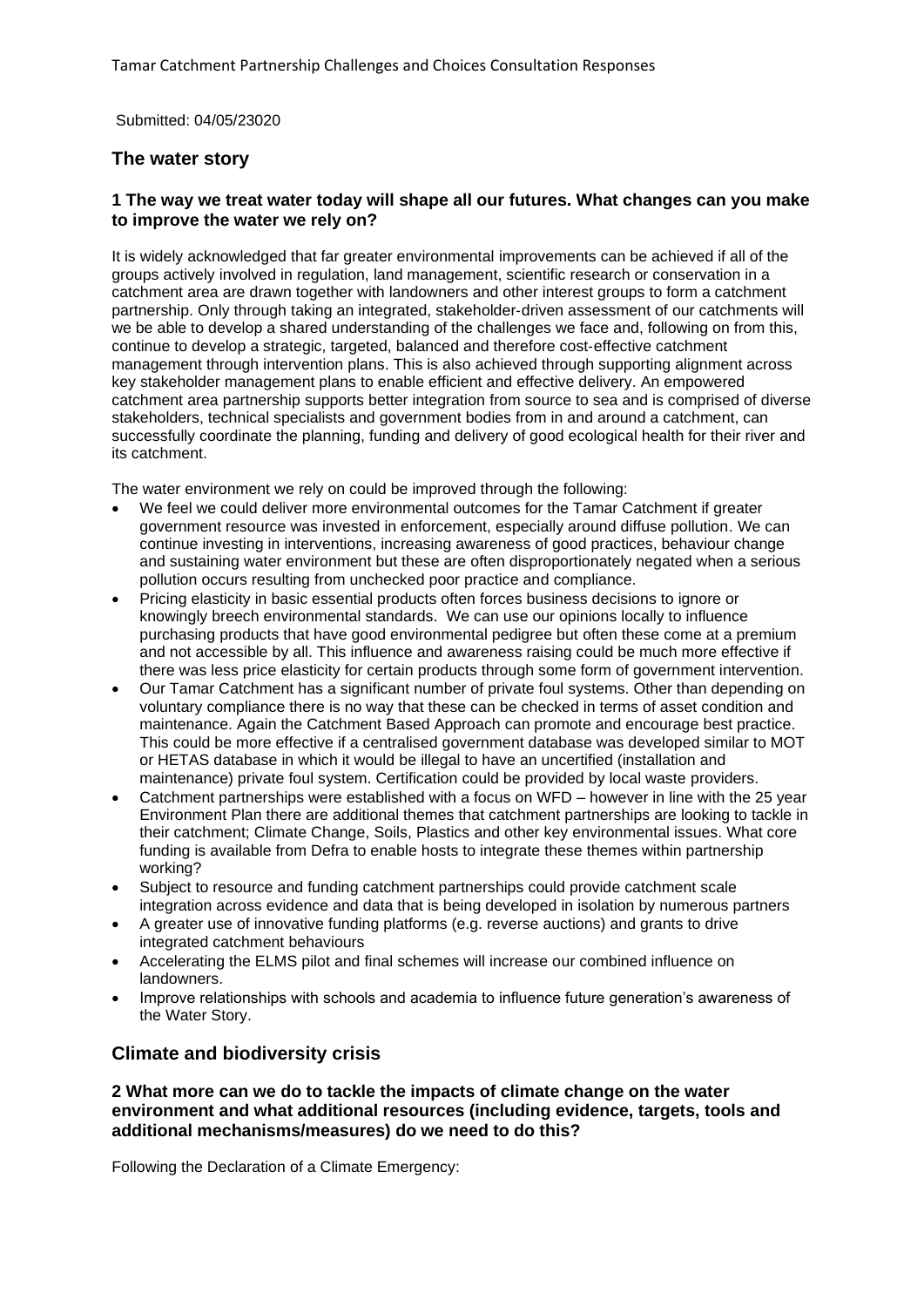- need to see improved links to Local Authorities Climate Emergency Action plans e.g. Cornwall, Plymouth, Devon. Forging better links between the population centres and the catchment would support funding for delivery of ecosystem services.
- improve understanding the impacts of climate change at the Management Catchment (Tamar Catchment) scale; local interpretation on the impacts of climate change (temperature/rain/seasonality). With appropriate funding the Catchment Partnership as acting as a local co-ordination hub.
- Improve national and regional evidence base through central coordinated research and communication to address lack of wider awareness. Accessible evidence to include Past/Present/Future, what has changed/pressures in a similar format to Catching and Bathing Waters Explorer.
- loss of buffer strips and protection of hedgerows. Recognition/protection of/funding of hedge row protection and recognise value of establishing trees in hedges to carbon/tree planting targets.
- Growth of future farming business could exceed capital infrastructure investment putting increased pressure on the environment; improved centralised long term farm planning will be key to delivery investment in infrastructure and multifunctional benefits e.g. establish a need for farm business approvals, food pricing to reflect true costs
- Enhance future agriculture policy to reduce dependency on importing goods and reduce carbon footprint from high quality locally sourced environmentally friendly grown goods

# **3 What can we do to address this biodiversity crisis and meet the 25 Year Environment Plan targets for wetlands, freshwater and coastal habitats and wildlife?**

Recognise the fragmentation of habitats and increasing numbers of invasive species and address through effective planning and implementation of Nature Recovery Networks. With appropriate funding the Catchment Partnership could act as a local co-ordination hub.

Plan for the future of Dartmoor's moorland based on future needs/climate using existing / historic usage as context. Dartmoor may need to respond to climate change needs with more diversity of habitat and changes to farming practices.

Priority fish species are believed to being impacted by changing temperature so can improve research and evidence to accurately model the impact on these species to inform changes needed to adapt rivers and protect them.

Tree loss is in increasingly leading to habitat and species change. Target tree planting programmes to key locations, using climate change resilient species/planting regimes funded through Carbon offsetting schemes at a, local and national scale.

Intensification of farming practices impacts on habitat diversity and resilience. We would like to see improved facilitation to develop catchment plans to target connection of locally significant habitat types for example river restoration and wet woodland using beavers, Culm grassland and improvements to natural habitat of Dartmoor.

#### **4 Environmental targets can generate action and provide a strong signal of intent. Could additional statutory targets contribute to improving the water environment? If so, what types of targets should be considered?**

Soil health is a major challenge. Targets could help to improve soil structure, improve the capture and store carbon, improve water retention. Consider building these into Land Management Schemes, Natural Capital and Ecosystem Services type approach, based on soil condition**.**

When considering targets, we feel in the Tamar Catchment that it is crucial to ensure that farming is profitable and ability to trade - linked to market – recognise farming primary role as a producer. Targets can be supported by long term incentives that pay farmers for what they do.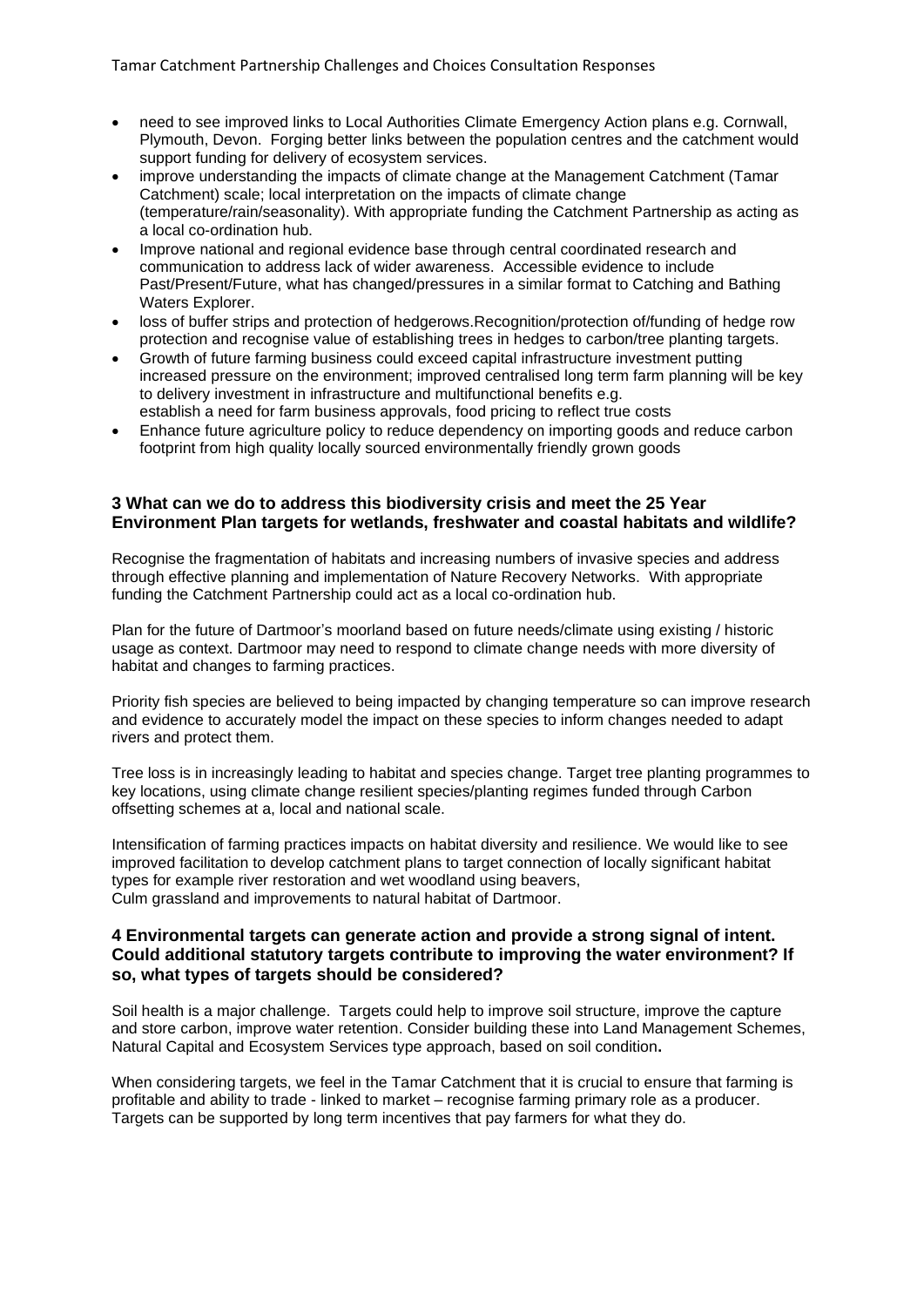# **Challenge 1: Changes to water levels and flows 5 What can be done to address the challenge of changing water levels and flows?**

Tighter requirements for Sustainable Urban Drainage Systems (SuDS)to be deployed to manage and process water and its quality before it discharges in the water body.

We need to build more local evidence of Climate Change and use it to develop and implement government and local policy to manage growth, Climate Change impacts and Water resource management.

Improve storage through natural processes e.g. use Beavers to slow flow and create storage. Also align storage with renewable energy with more small-scale Hydro-electric schemes to help smaller scale and distributed storage of water as well as generate renewable and clean energy.

Change policy around management of flows to store water.

Influence school children to make societal change happen; a good model might be recycling. Public information films and wider promotion.

Impact of recreational vessels on water quality of stored and flowing waters. Government Subsidy and preference for low emission craft and vessels including hydrogen technology could be supported from private investment from Plymouth marine technology centres.

Agriculture has a key role to play in retention of water on land through soil improvement and farming practice i.e impact of commercial cropping – such as maize. Commercial controls through legal agreements in commercial arrangements to ensure accountability.

Can be reduced by implementing ad regulating good practice – under sowing, cover crops, green manure. Short term land letting has resulted in a loss of interest in soil health Tenancy agreements require more focus on targeted control. Training/Guidance/ support examples, templates.

Dartmoor's environment is heavily modified – and we may need to reconsider its landscape for the future. Not just focus on restoration of historic habitat / land use Upland regeneration could resolve through:

- Changes in vegetation type
- Peatland restoration
- Ownership/common land
- Find the balance between farming and wider societal benefits. Generational funding required.
- Develop Vision linked to funding

Unsustainable tidal defences in estuary and intertidal projects - increasing complexity due to sea level rise combining with high flow with impact on land and heritage. Focus efforts to develop multifunctional projects from outset – recognise that some of the principle economic benefits are related to people – visitor numbers, Health and wellbeing, accessibility etc - not just the habitat. A good example is the Environment Agency and National Trust partnership project at Cotehele which uses Ecosystem Services multifunctional approach to target / identify wider funding streams and develop projects to target.

#### **6 The abstraction plan, referenced in the changes to water levels and flows narrative, explains our current and future approach for managing water abstraction. What else do we need to do to meet the challenges of climate change and growth while balancing the needs of abstractors and the environment?**

Ensure low water levels do not increase vegetation encroachment and algal blooms.

Give consideration to:

• Could we increase abstraction from canals in future to meet increasing demand for water supply.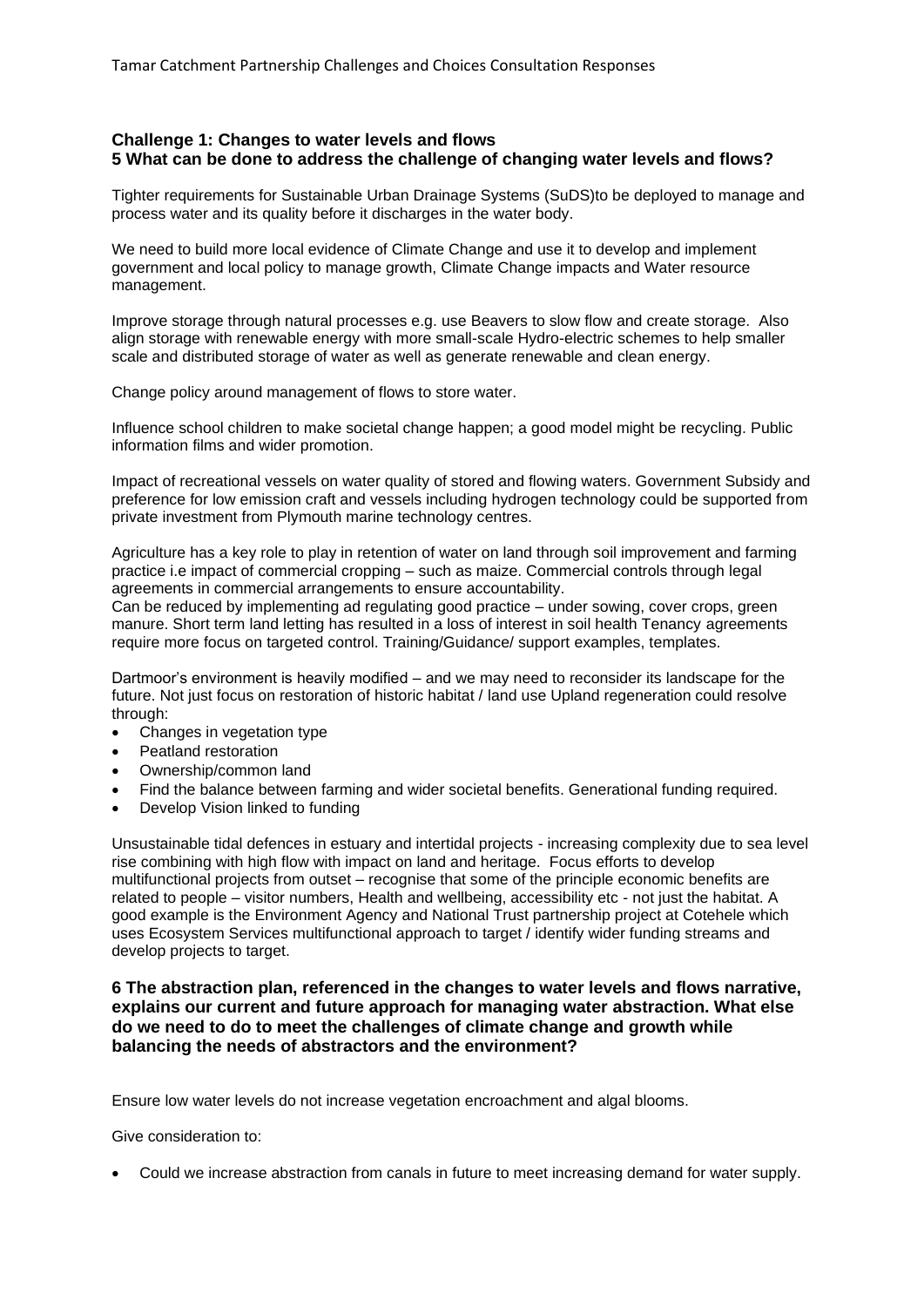- Develop national water grid to ship water from wetter to drier regions
- New developments to have water efficient builds including rainwater harvesting etc.
- Incentivise grey water usage and water recycling to help manage water resources
- Improve the measurement of water domestically and industrially e.g. remote telemetry to help warn and inform usage

• Look to water management strategies in arid countries and see what we can adopt.

Some of the above could be funded by the water industry and government in partnership.

Wider education on household and industrial use of water to reduce overall demand and improve storage; Local Education Authority influence on syllabus to educate children on issues.

# **7 What kind of a water flow environment do we want? Should we maintain statutory minimum water flow and level standards universally across England as we do now, or go further in some places based on environmental risk?**

Is there enough water in dry periods to meet local demands and the additional demands of visitors and tourists in the Tamar Catchment. Invest in more storage and infrastructure through tourist tax e.g. Nurture Lakeland (Lake District).

Introduce fines and penalties for leaks in supply infrastructure.

There appears to currently be an abstraction imbalance within catchment and unregulated borehole abstraction for agriculture. Non SWW abstractions are largely agricultural and so by developing a strategy for Farm based storage to address local imbalance based on climate change forecast and increase in seasonality of rainfall. Similarly there appears to be a difference between abstraction regimes in Upper and Tamer catchments – is Upper Tamar abstraction compromising Lower Tamar. A Farm infrastructure investment programme could be developed with joint funding between farming, capital support and South West Water.

Like to see abstraction strategy at a local, regional and national scale.

Increasing occurrences of run-off from land causing flooding to highways, properties as well as pollution. Need to gather evidence – campaign to encourage reporting to gather evidence. Easier mobile phone reporting tool/app linked to Environment Agency incident hotline to give clearer picture. Evidence needs to lead to recognition Millbrook, Kingsand, Cawsands surface water run-off flooding Multifunctional impacts of runoff need regulation to have multifunctional payment, i.e.. Flood Risk funding, not just pollution.

A standard approach that undertakes catchment scale review to response, including valuing soils, targeted habitat restoration, farming education, training and awareness and Targeted Flow Control from:

- Upland Regeneration
- Culm grassland
- Wet woodland
- Leaky dams

# **Challenge 2: Chemicals in the water environment**

#### **8 What can be done to address the challenge of chemicals in the water environment?**

Ban the use of round-up as a herbicide and stop EA using herbicide to manage weed growth in river management. Tax chemicals on scale relevant to their impact on the environment; use the tax collected to address issues resulting from chemicals. Traffic light system on packaging for chemical damage to environment e.g. dishwasher tablets or washing machine liquid. Legacy compounds that continue to have long impacts to be given environmental profiles to promote net gain of impact reduction Chemical industry to establish programmes of best practice to reduce impact on environment. Other funding sources could include adopting polluter pays principal but apply to supply chain – base product provider, manufacturer and user.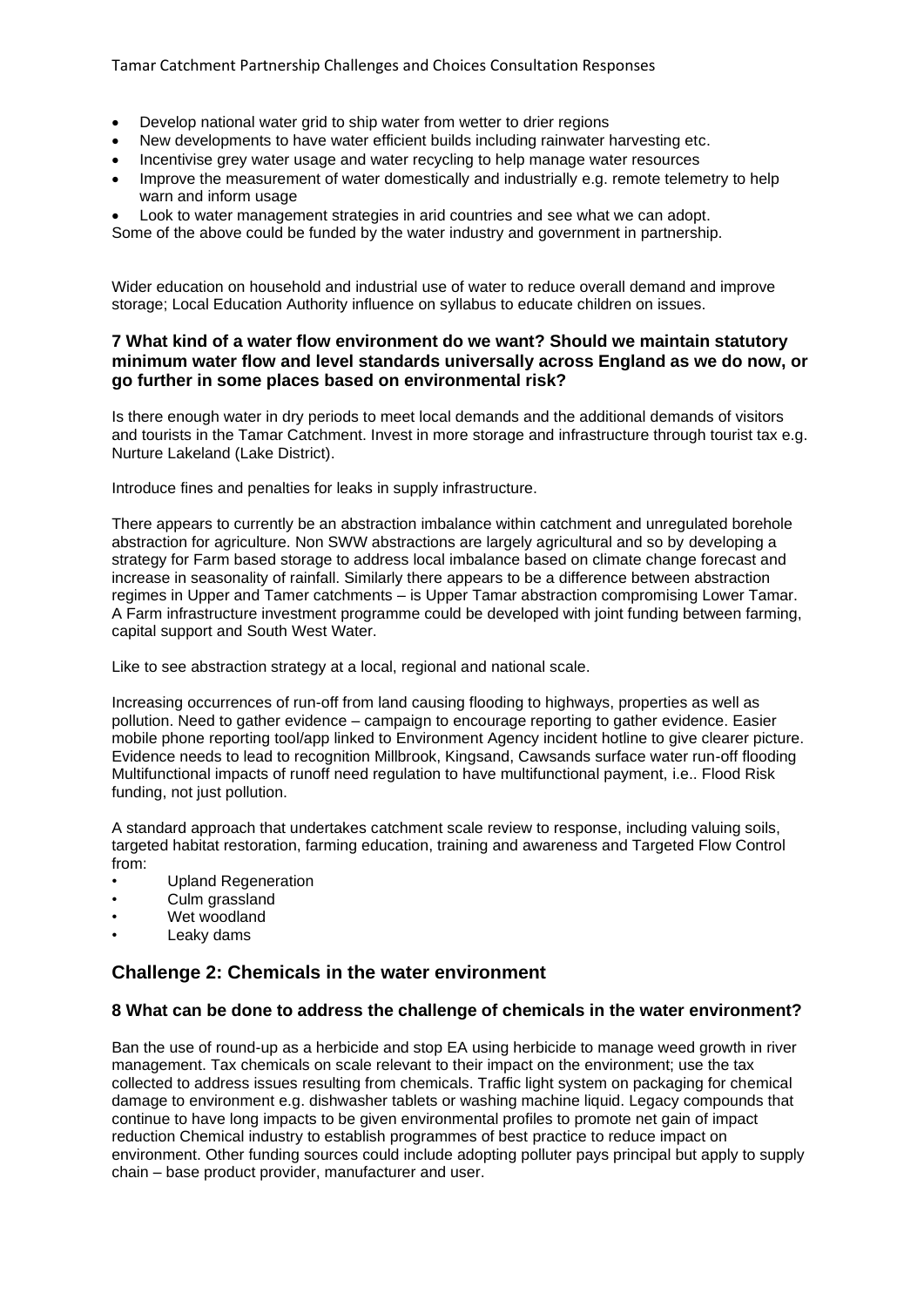The issue for the water environment is less around the use – it's run-off and entry to watercourse.

Farming chemicals – with greater use of contractors and less on farm storage agricultural use is well-controlled – targeted support to contractors through training and capital investment in targeted infrastructure – covered storage yard drainage as control measures. The costs of these should be covered by chemical suppliers and contractor costs.

Diffuse pollution from non-agricultural sources require education programmes for Pesticides, Home use, pollutions source and pathways and Commercial control.

#### **9 Do you support the Environment Agency's proposed strategic approach to managing chemicals as referenced in the Chemicals in the Water Environment challenge document? If not, what changes would you make?**

Phosphate and nitrate in the water environment are such that it is cheaper for SWW to pay to control through land management than at STW – treatment processes are expensive. More cost effective in terms of outcome to continue to focus on investment through Upstream Thinking type investments to reduce/remove at source – formal recognition to support ongoing investment.

Impacts from sources outside of established STW, agriculture uses including – Transport, Septic tanks, domestic, forestry/timber production. Review need for wider control of chemicals in the environment.

For new chemicals in the water environment, manufacturers need to undertake Life cycle analysis identify how to remove before. Learn lessons from waste packaging regulations about costing removal mechanism into purchase price. Chemical producers should cover the cost of implementing this.

#### **10 What balance do you think is needed between current chemical use, investing in end-of-pipe wastewater treatment options and modifying consumer use and behaviour?**

Sludge from STW ends on land - lack of research on chemicals and heavy metals on sludge from toxic chemicals. Limit the range of chemicals being discharged to water treatment works. STW not built to address chemicals in system and these needs to change and be regulated.

Improve domestic usage awareness of impact of chemicals and also safe disposal and tighter control and regulation of industrial usage.

Incentivise use of organic products and change regulations to reduce chemical content of domestic products. Would ideally like to see an outright ban on the use of metaldehyde. Domestic herbicide/pesticide usage should be replaced with organic substitutes. Better regulation of the agrichemical market and of the contractors applying the chemicals

# **Challenge 3: Invasive non-native species**

#### **11 What can be done to address invasive non-native species?**

Key species in Tamar include Himalayan Balsam, Giant Hogweed, Japanese Knotweed, Signal Crayfish, Grey Squirrels, Skunk cabbage, Pacific oysters and Variegated archangel. Need for catchment scale initiatives. Many species have no natural controls. Education to prevent spread of non-native from domestic setting by education through fly tipping.

Climate change means that sleeper species will become problematic.

# **12 How would you promote Check, Clean, Dry to all recreational users of water, including those who are not in clubs or attend events?**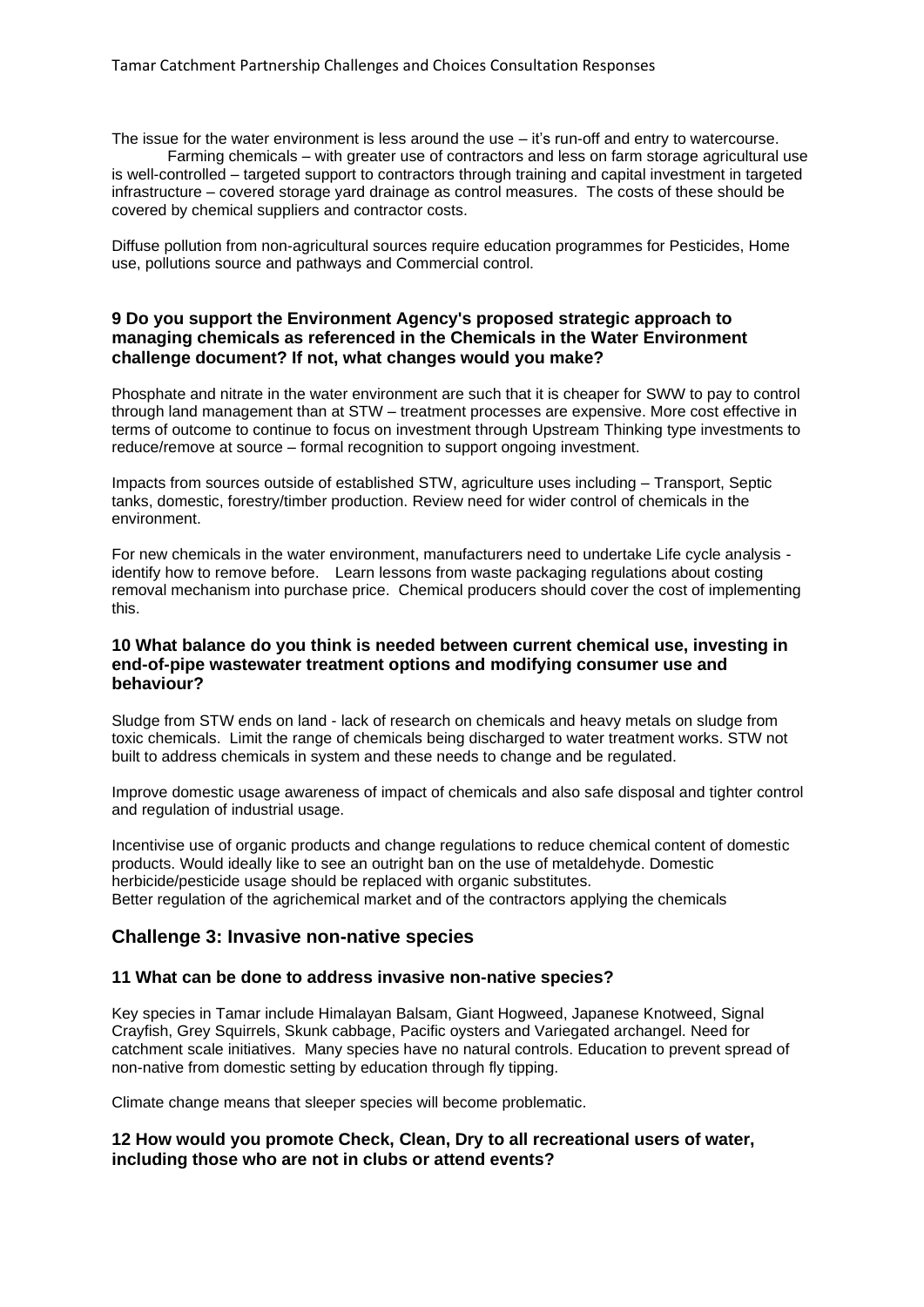Need for increased evidence – is 1% impact realistic – need more information on distribution. Could link canoe clubs to research and education and other forms of citizen science where there is safe and agreed access to monitor the river; Devon invasive species initiative exists and could be linked to monitoring.

#### **13 Are there any barriers stopping you adopting good biosecurity when you are in or near water?**

Fly tipping of Garden waste need enforcement and education and supporting infrastructure to provide alternatives.

Will the Forest planting initiatives' demand will result in need to bring in non-native / non-local providence trees/species? This risk could be reduced through local action groups to grow targeted species e.g. Moor Trees, Devon

# **Challenge 4: Physical modifications**

# **14 What can be done to address the physical modification of our rivers and coasts?**

Provide Partnerships with a spatial plan to know where to target interventions enabling Catchment Partnership act as an overarch to several existing groups that each have their own plans for delivery. These may for example need to be reviewed to deliver actions required to address Climate Emergency/ Biodiversity Crisis. In doing so Partnership could help perform coordinating role for joining habitats/creating space i.e. Tamar AONB, Dartmoor National Park, TEF, Upper Tamar partnership.

Weirs and eel barriers are also invasive barriers – need to consider the impact of removing barriers to the spread of invasive species. Take invasive into account in design e.g. Gunnislake weir is a barrier to invasive.

Climate change will see changes to flow regimes. Plan for change and predict where we need to start now to change land management approaches.

Link environment benefits to health and wellbeing – i.e. weir modification and improved recreational use. Consultation of British Canoe Club needs to be ensured to develop combined fish/eel/canoe pass where there is agreed access.

### **15 Giving more space for rivers and coasts to move and adjust naturally will regenerate habitat, improve wildlife and help us adapt to climate change. What can you and others do to support these changes?**

Agricultural use of land up to water's edge, means there is little space for channel modification. Create linked habitat corridors that allow natural river processes to re-establish. Important to create targeted areas to link. Use Nature Recovery Network, combined with ELMS payments in target catchments to create linear habitat along watercourse, sufficiently fixed. i.e. use of a 10-metre wet woodland corridor, create new fixed boundaries using hedging not fencing. Link to habitat creation, such as beavers.

Expansion of beaver trials in Tamar catchment, including new projects in Plymouth. Work on Dartmoor. Use targeted payments from new farm payments, along with carbon capture funding, and woodland creation.

The continued / ongoing impact of the large reservoirs on flow regime/habitat/WQ/bed material in receiving water body need to be recognised and evaluated with regard to climate change.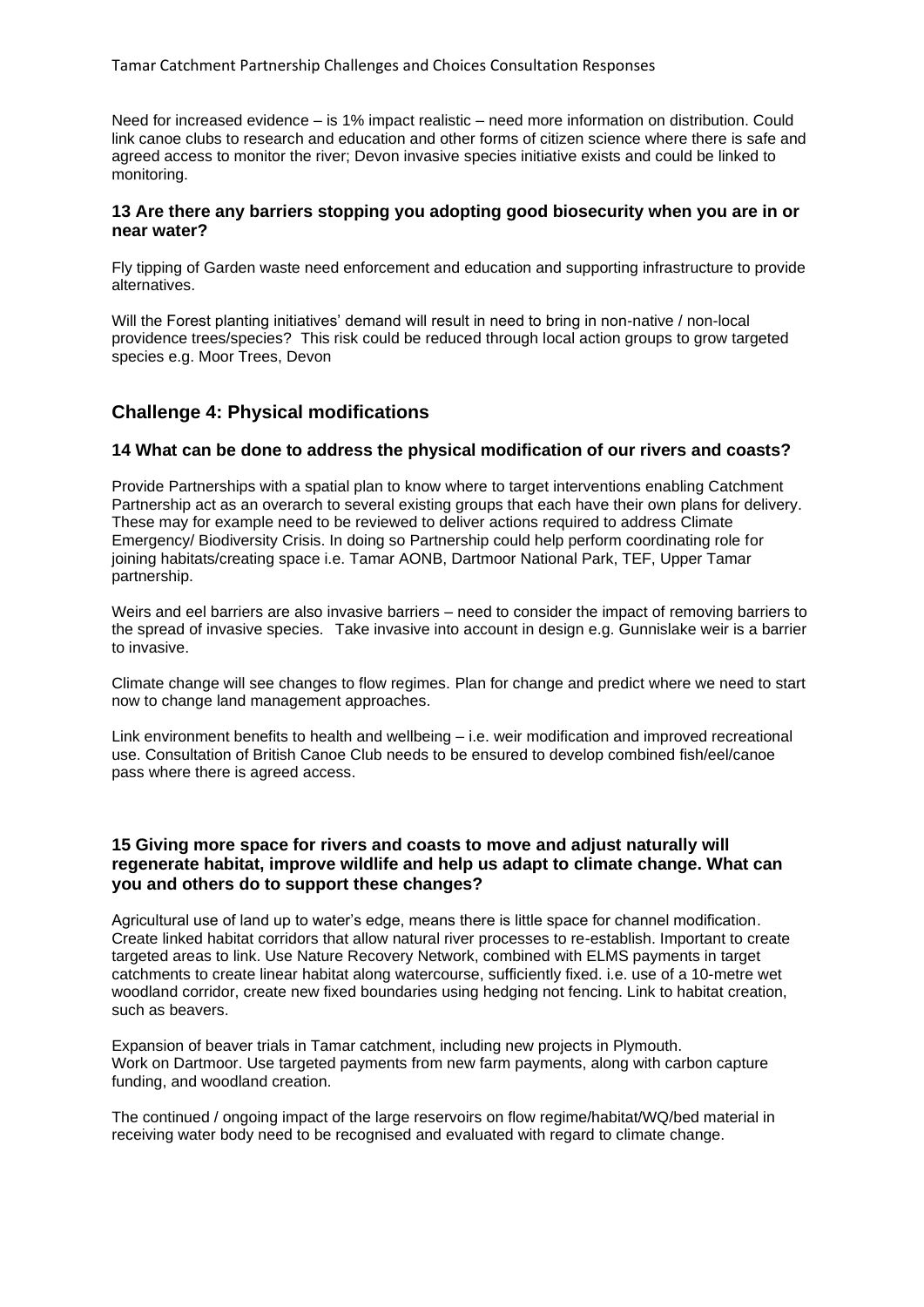Recognise coastal change pressures in Plymouth. Improve linkage between protection in Plymouth and intertidal habitat restoration in Lower Tamar. Stronger strategy. Good example is the successful approach to Cotehele, Tamar Banks and Calstock on the Tamar.

# **Challenge 5: Plastics pollution**

#### **16 What can be done to address plastics pollution in the water environment?**

We need to understand where the sources of pollution are and stop the flow of plastic into the catchment. Tamar Catchment Partnership Project – Preventing Plastic Pollution (Plymouth City Council, Plymouth University, Westcountry Rivers Trust, Environment Agency) 2020-2023. Industrial estates, laybys, beaches (Tregantle) Polluter/Manufacturer/ Supplier?

More regulation on manufacturers of single use plastics/ other major pollutants and legislation to back up. Use more natural fibres, British grown e.g. wool, hemp. Provide initiatives to support UK production by farmers could be funded by Government.

Legislation/policy to make it compulsory for washing machine manufacturers to install plastic microfibre filters on all their machines. Whilst government also runs an awareness/educational campaign to ensure filters are not emptied down the drain. Funded by washing machine manufacturers.

Our catchment has more than one local authority and therefore more than one waste management system. The ability to recycle different materials depends on where you live, some places are very limited A national policy supporting a joined-up approach between counties on recycling and processing waste including types of plastic and rubber tires. This could be part funded through a Plastic tax on packaging – especially single use or limited recyclables.

In order to support more successful recycling education and awareness need to be supported, but alongside there needs to be a simplification of the system and different local authorities should be offering the same services or working in partnership to deliver them.

Mixed messages around RRR – reduce, reuse and recycle. Support behavioural changes – recycling rules & regulations. Return to glass bottles (making a comeback in urban areas) with deposit return scheme .

Review any plastic exemptions and find solutions for lack of alternatives for silage plastic wrap & horticultural plastics, domestic waste & plastic, shotgun cartridges and strimmer cord

More research is required to investigate the relationship between INNs and marine plastic

Ban the use of "biodegradable" and non-biodegradable plastic tree guards in tree planting schemes.

#### **17 What actions should the Environment Agency take to reduce plastic pollution?**

Fly tipping and littering from moving cars and fly tipping on farmland. Causes pollution and causes unnecessary cost to farmers who must clean up without any support – no financial compensation for cost of disposal, cost of their time, cost of any environmental damage caused.

Reduce the cost and restrictions imposed on visiting local tips. It is often too expensive, or you are limited in how many times you can go, what vehicle you use (e.g. non-commercial van), and being refused if on foot/bike. Limited opening hours also cause issues. If accessing these facilities was made easier there would be less incentive to fly tip. Government and Local Government support to incentive use of local recycling and tip facilities.

Install CCTV in hotspot fly tipping sites (e.g. laybys) and fine offenders using number plates When prosecutions are successful ensure that the money from the fine is used to compensate the farmer for the cost of removal of the materials.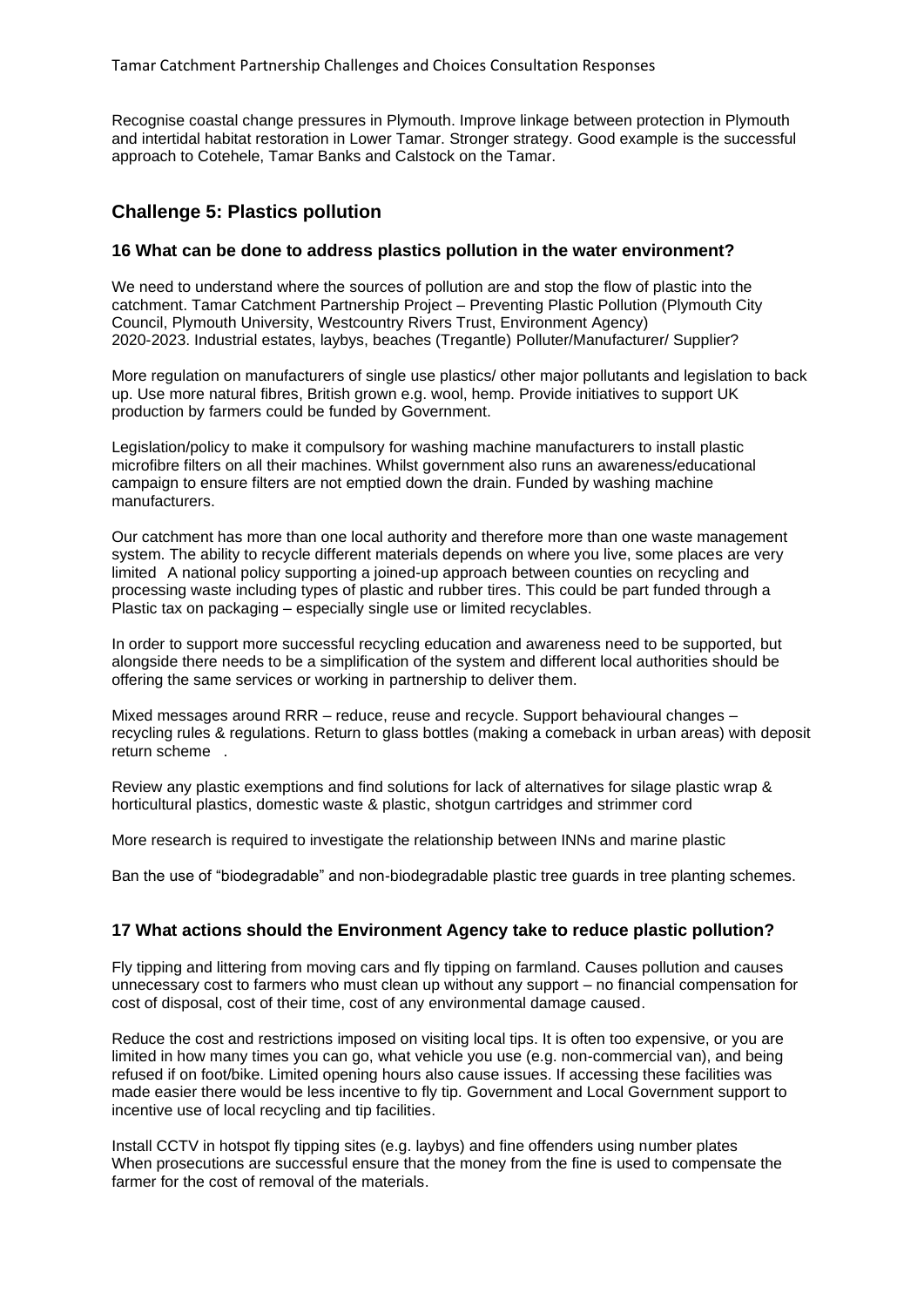Cigarettes thrown out of moving cars and onto the street in outside pubs/bars – in both cases they are entering rivers via the surface water drains. Regulations on outside smoking areas- ensure minimum distance from surface water drains or put filters in the drain that bar/pub etc are responsible for maintaining. Consider a Yellow fish type awareness campaign for these areas (considering different audiences e.g. bars/pubs). Community service litter picking could be targeted to specific problem areas.

Waste collection services are causing pollution themselves whilst transporting waste collected to the processing/recycling sites. Set higher compulsory industry standards e.g. Lids on cage trucks to prevent materials blowing away in the wind Chelson Meadow Recycling centre, River Plym (Plymouth).

# **Challenge 6: Pollution from abandoned mines**

# **Question 18 - What can be done to address pollution from abandoned mines?**

Nobody is legally responsible for the ongoing pollution from mines which closed before the year 2000. Many of the mines causing pollution in the Tamar catchment closed before 2000. More funding should be given to support further projects like WAMM – Wastewater from abandoned metal mines monitoring programme to inform targeted treatment systems. On the river Tamar this is a major issue south of Launceston where pollution sources are; internal (adits) & external (tailings).

There is a need to identify all sources of pollution and create management plans for all assets predating the 2000 exemption, then prioritise according to pollution, biodiversity trade-off.

Mine issues are significant in Cornwall and Tamar Catchments, but there is no local presence/link to the Coal Authority (closest base in Wales). More funding is needed from the government to support the Coal Authority to work in the south west region and deliver more WAMM projects.

Ensure any new mining activity has an environmental bond (e.g. Lithium).

Funding should come from new and existing mining companies, such as Wolf Minerals.

How can mine materials be removed/ disposed of? Are the soils/tailings exploitable? Could bioremediation play a role? National Government funding is essential for benchmark case studies to explore this area.

# **Challenge 7: Pollution from agriculture and rural areas**

#### **Question - 19 What can be done to address pollution from agriculture and rural areas?**

Regulate the intensification of practices e.g. dairy farms, via farm permits. Permitting farms on size and the sensitivity on their soils (then invest the money from permits **locally**).

Silt / soil erosion - improve drainage on land whilst reducing compaction - integrated land management processes.

### **Question - 20 How can we support the farming sector to excel at innovative solutions which benefit both productivity and the environment? What should these solutions look like?**

Agriculture is under significant pressure (driven by the demand for cheap food). The cost of investment required to meet SAFO regulations is significant. Slurry storage is overall not SAFO compliant within the Tamar catchment. Many farms (~1/2) within the catchment are tenanted and without the ability to invest in infrastructure etc. The Government needs to invest more to make slurry management compliant.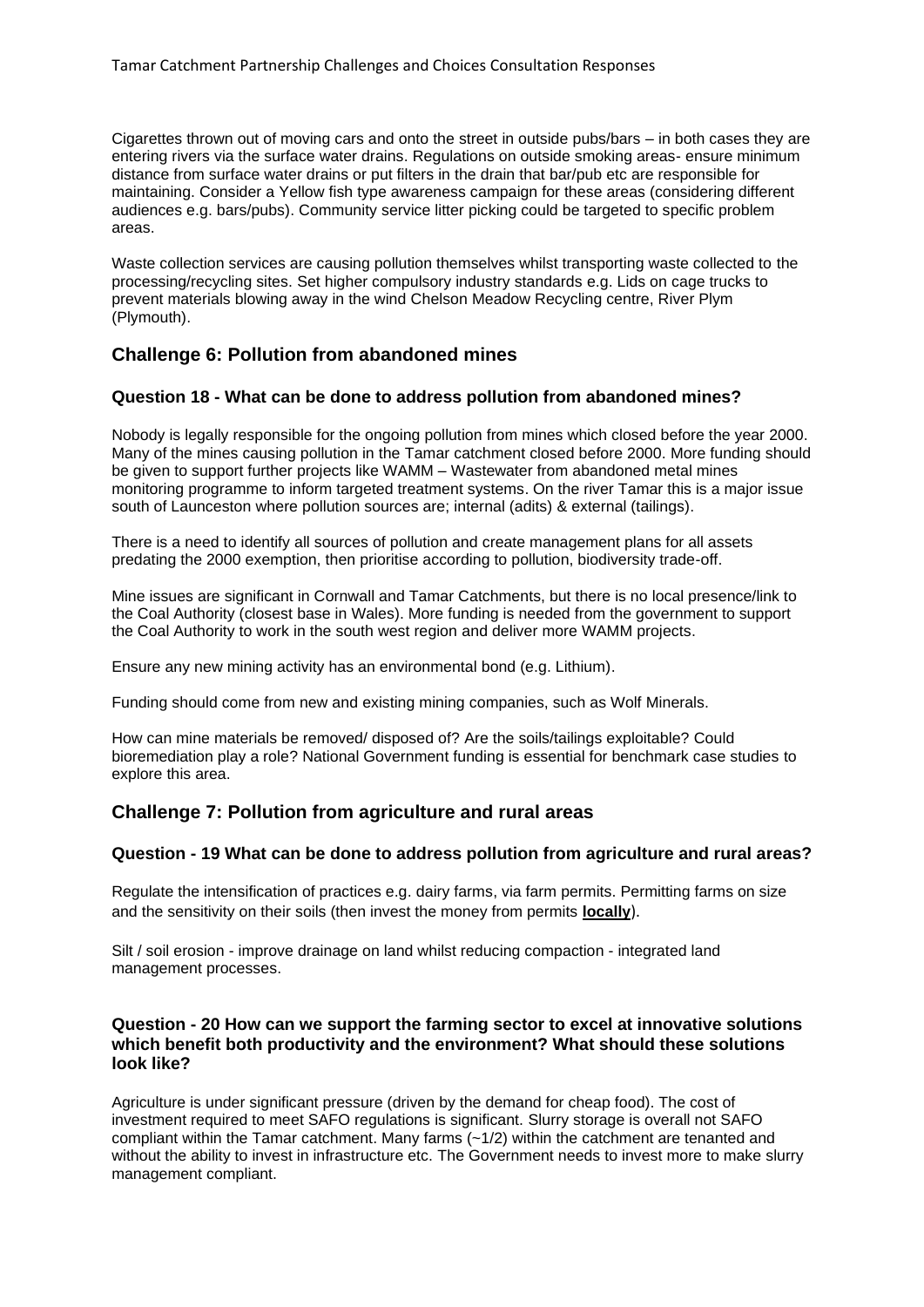There is a need to make farming profitable, the solution could be to increase the commodity price – market-based payments making the consumer pay more.

Understanding the evolving/long term nature of the industry. Solutions need to be on long term time scales, the sector cannot respond to knee jerk actions.

Hazardous material/ plastics – government funding for improved collection and recycling schemes for farms. More grants for silage clamps would reduce the amount of plastic from silage wrap.

Compaction - support farmers with education and resources on how to sustainably manage soil.

A national certification level of farm advice e.g. ADAS – soil management, SAFO regs. An accreditation and British standard for farm advice available to everyone via delivery organisation e.g. NGOs.

# **Challenge 8: Pollution from towns, cities and transport.**

#### **Question 21– What can be done to address pollution from towns cities and transport?**

Addressing the lack of understanding from the public about the journey of wastewater through:

- Yellow fish campaigns.
- Promote understanding of water systems.
- Syllabus level education.
- High profile behaviour change programmes

Funding for this should come from developers.

Silt/sedimentation blocking drains on highways. Highways teamwork with rural community or through community service to manage, e.g. in France community service aimed at litter picking and desilting. Transportation sector (operators and manufacturers) contributes to cleaning and maintenance of drains.

Loss of soil from agriculture, sediment contributing to highways run off. Improve sediment management on land to retain channel/culvert capacity on highways e.g. Frogmore Creek (Kingsbridge). Funding source from government and landowners.

Plant more hedges in the catchment to slow flows and clean up water. Hedges provide multiple benefits including binding soils, providing habitat and renewable energy source.

Need enforceable regulation to deal more effectively with sources of sediment particularly from:

- New developments pre and post construction
- **Agriculture**
- **Transport**
- Urban environments

The new Sherford town in the Yealm catchment is seen to be a big source of sediment.

Increased sustainability or legacy is needed for yellow fish campaigns e.g. the yellow fish campaign in Salcombe could do with being sustained.

Working more closely with natural processes at a catchment scale to manage water quantity, flow and levels.

#### **Question 22 – How can sustainable drainage systems and GI be most effectively used to tackle pollution from urban areas? What challenges are there to using them?**

Planning policy does not reference the Water Framework Directive. Policy should:

- include better support/insistence on SuDS
- demand improvement not just no deterioration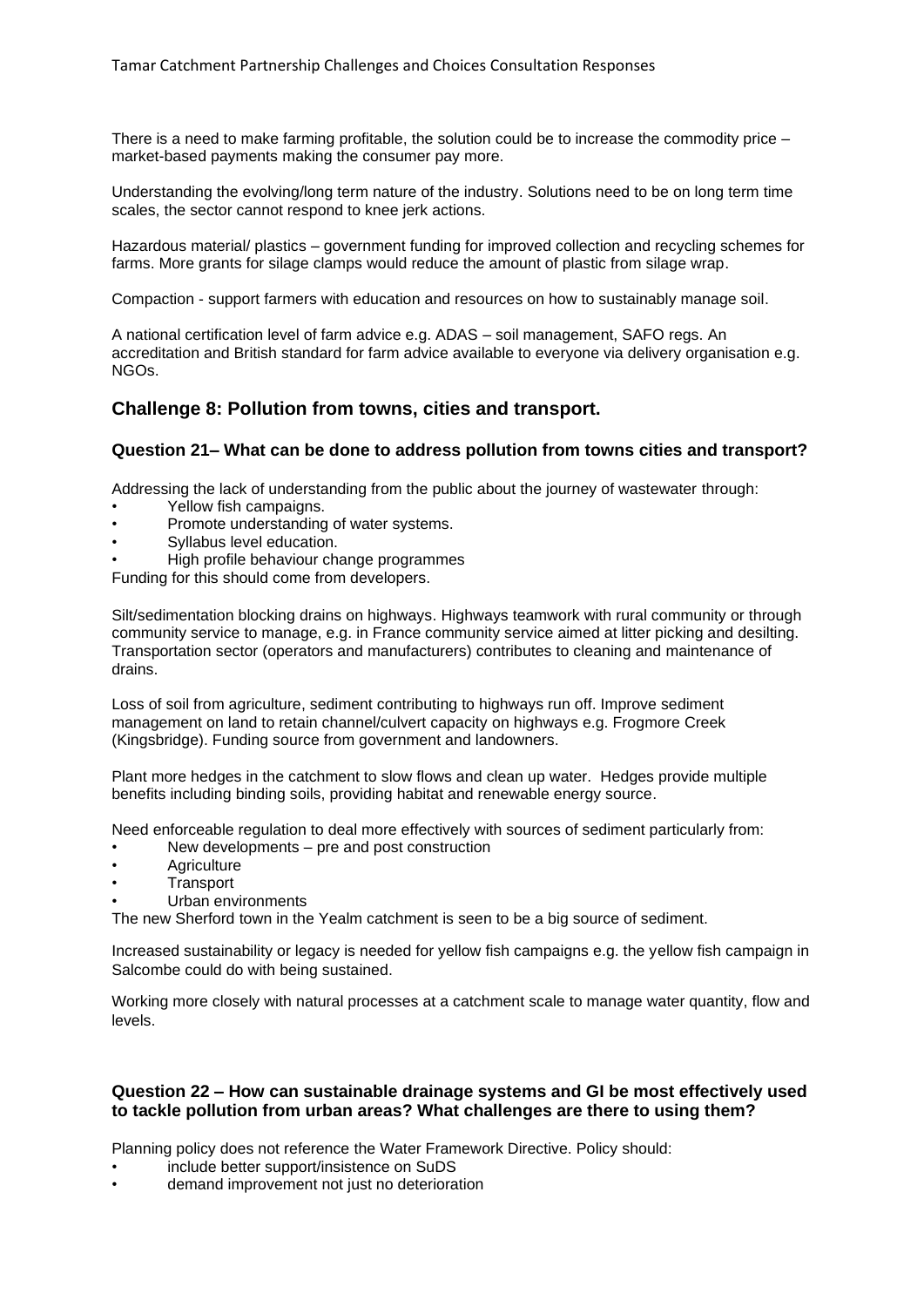• Change ruling that SWW must accept sewage when infrastructure not in place or funded Funding to support this should come from local councils – Section 106

Local Planning Authorities do not have resource to check developers and residents complying with planning permission e.g. residents concreting over driveways and green areas. Clear regulations are needed around adoption and responsibility pre, during and post construction. Build responsibility into title deed. Improved alignment between NPPF, RBMP, FRMP, DWMP. Developers should pay for enforcement and post construction maintenance of SuDS.

# **Challenge 9: Pollution from water industry wastewater**

#### **Question 23 – What can be done to address pollution from water industry wastewater?**

Are the models for regulating/incentivising the wastewater industry correct?

- Current regulation is perceived to be acting as an 'enabler' as opposed to providing an exemption.
- Stricter/tighter permitting.
- Remove any discharges from private systems i.e. pumped out and transported for treatment.

A lot of wastewater impacts take place on water bodies are classified as good or moderate. Do not restrict Water Environment Improvement Fund to failing water bodies; we need to invest to sustain those that are already add good status/potential, e.g. Walkham stream, Tavy.

SWW appear to be under pressure to connect their assets to new developments without having adequate capacity leading to pollution. Legal right should be given to refuse to connect. A greater alignment with sewage undertaking and National Planning Policy Framework in favour of the water company. Increase 5 year strategic infrastructure plan – longer term to deal with predicted and/or planned growth. Example – Sherwood development.

Developer pays for additional infrastructure. House-buyer pays via long term lease associated with property.

# **Question 24 – What opportunities exist for water companies to collaborate with other sectors and organisations on measures to improve the water environment?**

Recreational users with permission to access the river often become ill with norovirus type sickness after using the water in certain area of the catchment. There appears to be little information available around current, predicted or even historic pollution incidents. South West Water explained in our workshop:

- 33% RNAGs in the Tamar Catchment apportioned to wastewater also includes septic tanks and off-grid systems.
- All discharges a permitted via the EP2010 and the EA
- SWW build investment plan based on WINEP: (level of investment depends on income from water bills).
- SWW region has many low-income customers
- Information on performance against permits available from SWW and EA on request

Opportunity - Develop a real-time and predictive system like Surfers Against Sewage App for Bathing Waters pollution information for inland rivers around accessible water bodies used recreationally. A collaborative project between EA, business, recreational NGO's to raise money through levies.

Tourism influxes must place a pressure on all wastewater infrastructure. Has existing infrastructure allowed for worst case climate change scenarios when maximum capacity determined? Introduce a tourist tax for Devon and Cornwall to contribute to improving and sustaining the environment. For example Portugal charges a 10 Euro tax per visit; Spain also doing the same. Visitors to the area that do not have a permanent residence in Devon and Cornwall.

How can we check private systems? How aware are homeowners made aware of their responsibilities under the General Binding Rules? How are these enforced across such many users?